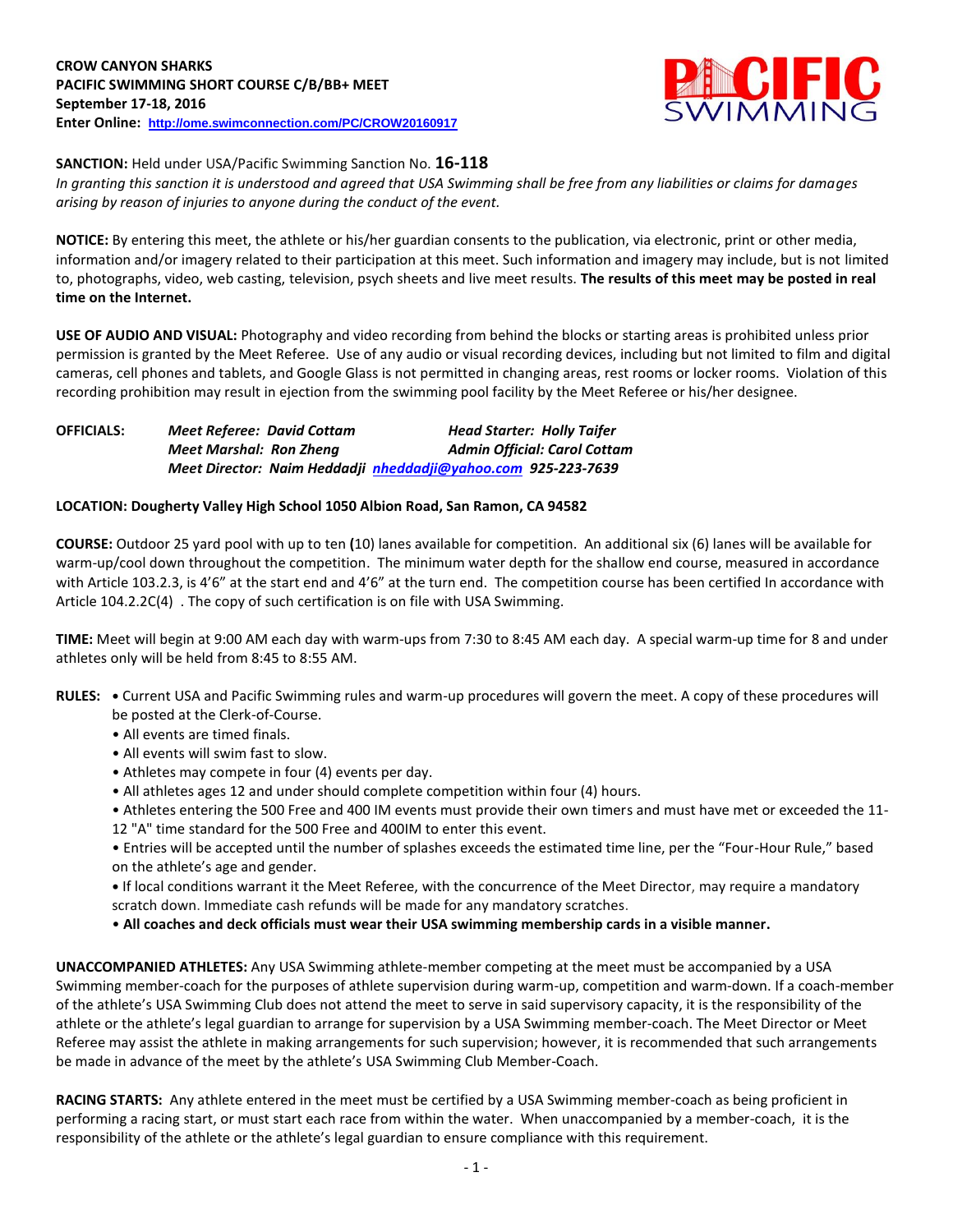#### **RESTRICTIONS:**

- Smoking and the use of other tobacco products is prohibited on the pool deck, in the locker rooms, in spectator seating, on standing areas and in all areas used by athletes, during the meet and during warm-up periods.
- Sale and use of alcoholic beverages is prohibited in all areas of the meet venue.
- No glass containers are allowed in the meet venue.
- No propane heater is permitted except for snack bar/meet operations.
- All shelters must be properly secured.
- Changing into or out of swimsuits other than in locker rooms or designated areas is prohibited.
- No Canopy set up on the pool deck except for coaches' canopy.

• Destructive devices, to include but not limited to, explosive devices and equipment, firearms (open or concealed), blades, knives, mace, stun guns and blunt objects are strictly prohibited in the swimming facility and its surrounding areas. If observed, the Meet Referee or his/her designee may ask that these devices be stored safely away from the public or removed from the facility. Noncompliance may result in the reporting to law enforcement authorities and ejection from the facility. Law enforcement officers (LEO) are exempt per applicable laws.

### **ELIGIBILITY:**

• Athletes must be current members of USA Swimming and enter their name and registration number on the meet entry card as they are shown on their Registration Card. If this is not done, it may be difficult to match the athlete with the registration and times database. The meet host will check all athlete registrations against the SWIMS database and if not found to be registered, the Meet Director shall accept the registration at the meet (a \$10 surcharge will be added to the regular registration fee). Duplicate registrations will be refunded by mail.

• Athletes in the "BB" Division must have met at least the listed "BB" time standard. Athletes in the "B" Division must have met at least the listed "B" time standard. All entry times slower than the listed "B" time standard will be in the "C" Division. For 8&U, athletes in the "A" division must have met at least the listed "A" time standard.

• Entries with **"NO TIME" will be ACCEPTED (Exception – 500 Free/400 IM. See Rules).**

• Entry times submitted for this meet will be checked against a computer database and may be changed in accordance with Pacific Swimming Entry Time Verification Procedures.

- Disabled athletes are welcome to attend this meet and should contact the Meet Director or Meet Referee regarding any special accommodations on entry times and seeding per Pacific Swimming policy.
- Athletes 19 years of age and over may compete in the meet for time only, no awards. Such athletes must have met standards for the 17-18 age group.
- The athlete's age will be the age of the athlete on the first day of the meet.

**ENTRY PRIORITY:** Meet entries will not be accepted any earlier then *August 17, 2016.* Entries from members of "year round" Zone 2 clubs postmarked or entered online by 11:59 p.m. on *August 20, 2016* will be given 1st priority acceptance. Entries from members of all Zone 2 clubs (year round and seasonal) postmarked or entered online between 12:00 am *August 21, 2016* and 11:59 pm *August 27, 2016* will be given 2nd priority acceptance All entries from Zone 2, all other Pacific LSC Zones and other LSC's, either postmarked, entered online, or hand delivered by the entry deadline will be considered in the order that they were received.

# **\*\* NOTE: Athletes who falsify their entry from by listing a club to which they are not legitimately associated will be rejected from the meet. Further, entry fees will not be refunded and they may be referred to the Pacific Swimming Review Committee for disciplinary action.**

**ENTRY FEES:** \$4.00 per event plus an \$8.00 participation fee per athlete. Entries will be rejected if payment is not sent at time of request. No refunds will be made, except mandatory scratch downs.

**ONLINE ENTRIES:** To enter online go to **<http://ome.swimconnection.com/PC/CROW20160917>** to receive an immediate entry confirmation. This method requires payment by credit card. Swim Connection, LLC charges a processing fee for this service, equal to \$1 per athlete plus 5% of the total Entry Fees. Please note that the processing fee is a separate fee from the Entry Fees. If you do not wish to pay the processing fee, enter the meet using a mail entry. **Entering online is a convenience, is completely voluntary, and is in no way required or expected of an athlete by Pacific Swimming.** Online entries will be accepted through Saturday, **September 10, 2016 at 11:59 p.m.**

**MAILED OR HAND DELIVERED ENTRIES**: Entries must be on the attached consolidated entry form. Forms must be filled out completely and printed clearly with swimmers best time. Entries must be postmarked by midnight, Wednesday, **September 7th** or hand delivered by 6:30 p.m. Friday, **September 9, 2016**. No late entries will be accepted. No refunds will be made, except mandatory scratch downs. Requests for confirmation of receipt of entries should include a self-addressed envelope.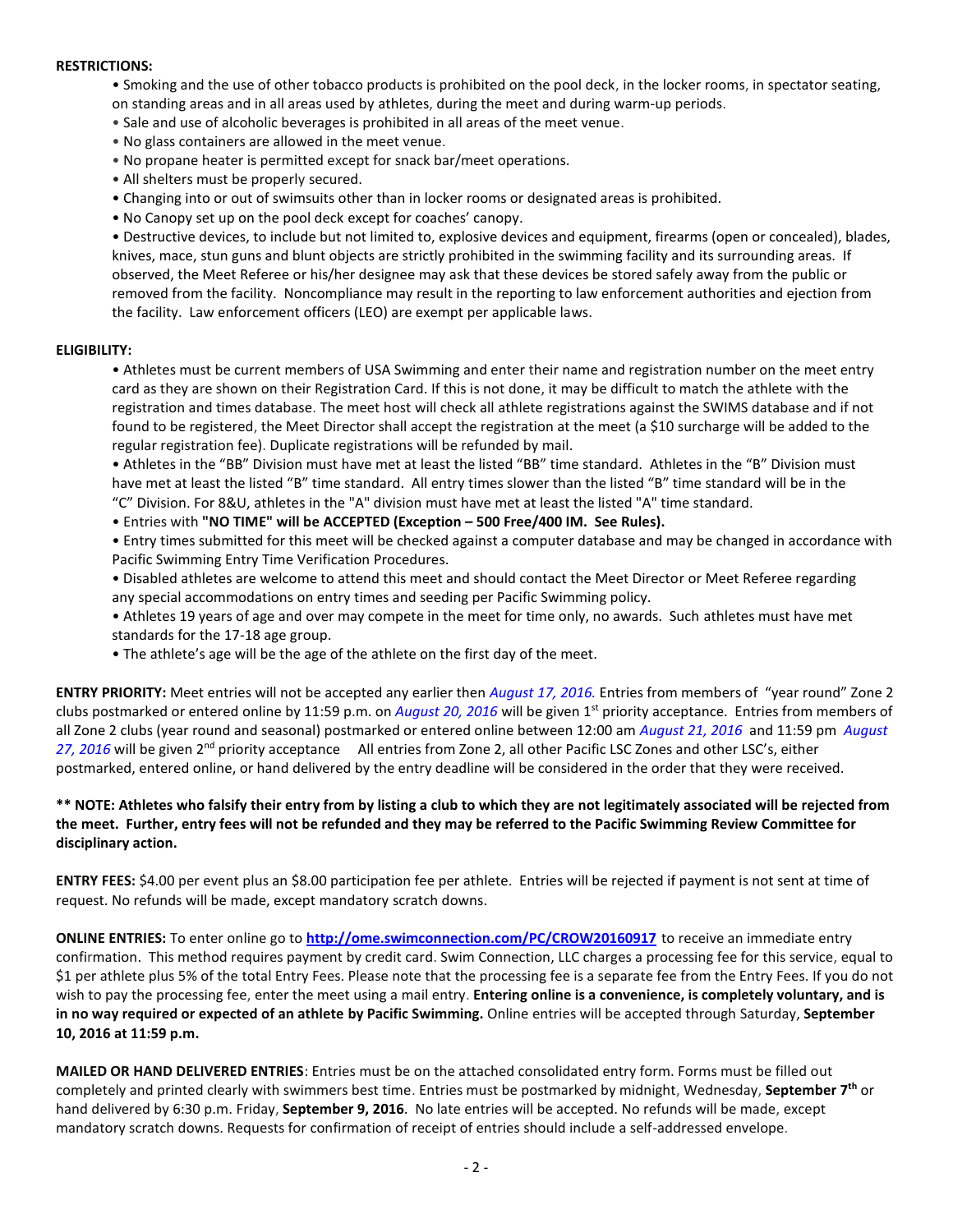### **Make check payable to**: **Sharks Swim Team Mail entries to**: **Ethan Hall 711 Silver Lake Dr, Danville, CA 94526**

**CHECK-IN:** The meet will be deck seeded. Athletes must check-in at the Clerk-of-Course. No event shall be closed more than 30 minutes before the scheduled start of the session. Close of check-in for all individual events shall be no more than 60 minutes before the estimated time of the start of the first heat of the event. Athletes who do not check in will not be seeded and will not be allowed to compete in that event.

**SCRATCHES:** Any athletes not reporting for or competing in an individual timed final event shall not be penalized. Athletes who must withdraw from an event after it is seeded are requested to inform the referee immediately.

**AWARDS:** The first 8 places will be awarded for 9-10, 11-12, 13-14, 15-16, 17-18 age groups in each division (C/B/BB). 8 & U will be awarded in each division (PC-A, PC-B, and PC-C). All athletes achieving an A time for the first time will be awarded a standard A medal, regardless of place achieved in the event. No awards will be given for athletes 19 years of age and older. Note: Individual awards must be picked up at the meet. We will not mail or distribute awards after the meet.

**ADMISSION:** Free. A '2 DAY' program will be available for \$4.00

**SNACK BAR & HOSPITALITY:** A snack bar will be available throughout the competition. Coaches and working deck officials will be provided lunch. Hospitality will serve refreshments to timers and volunteers.

**MISCELLANEOUS:** No overnight parking is allowed. Facilities will not be provided after meet hours No Canopy set up on the pool deck except for coaches' canopies.

**MINIMUM OFFICIALS:** The Meet Referee shall conduct an inventory of Officials and shall compare the number of athletes entered against the number of Officials that worked representing each club per day of the meet. Those clubs who have not provided sufficient Officials in a day of the meet, in accordance with the table below, will be fined \$100 per missing Official per day.

| Number of athletes entered in meet per club<br>per day | Number of trained and carded officials required |
|--------------------------------------------------------|-------------------------------------------------|
| $1 - 10$                                               |                                                 |
| $11 - 25$                                              |                                                 |
| $26 - 50$                                              |                                                 |
| 51-75                                                  |                                                 |
| 76-100                                                 |                                                 |
| Every 20 Athletes over 100                             |                                                 |

#### **EVENT SUMMARY**

|              | <b>SATURDAY</b> |           |        | <b>SUNDAY</b> |              |              |              |  |  |  |
|--------------|-----------------|-----------|--------|---------------|--------------|--------------|--------------|--|--|--|
| 8 & UN       | $9 - 10$        | $11 - 12$ | 13-18  | 8 & UN        | $9 - 10$     | $11 - 12$    | 13-18        |  |  |  |
| 25 FL        | 100 IM          | 200 IM    | 200 IM | 50 BR         | 50 BR        | 100 BR       | 200 BR       |  |  |  |
| 25 BR        | 100 BR          | 100 FL    | 200 FL | 50 BK         | 100 BK       | 200 BK       | 100 BK       |  |  |  |
| 25 BK        | <b>50 BK</b>    | 50 BK     | 200 BK | 50 FL         | <b>50 FL</b> | 200 FL       | 200 FL       |  |  |  |
| <b>25 FR</b> | 100 FR          | 200 BR    | 100 BR | 50 FR         | 50 FR        | <b>50 FR</b> | <b>50 FR</b> |  |  |  |
| 100 FR       | 500 FR          | 100 FR    | 100 FR | 100 IM        | 200 FR       | 200 FR       | 200 FR       |  |  |  |
|              |                 | 500 FR    | 500 FR |               | 400 IM       | 400 IM       | 400 IM       |  |  |  |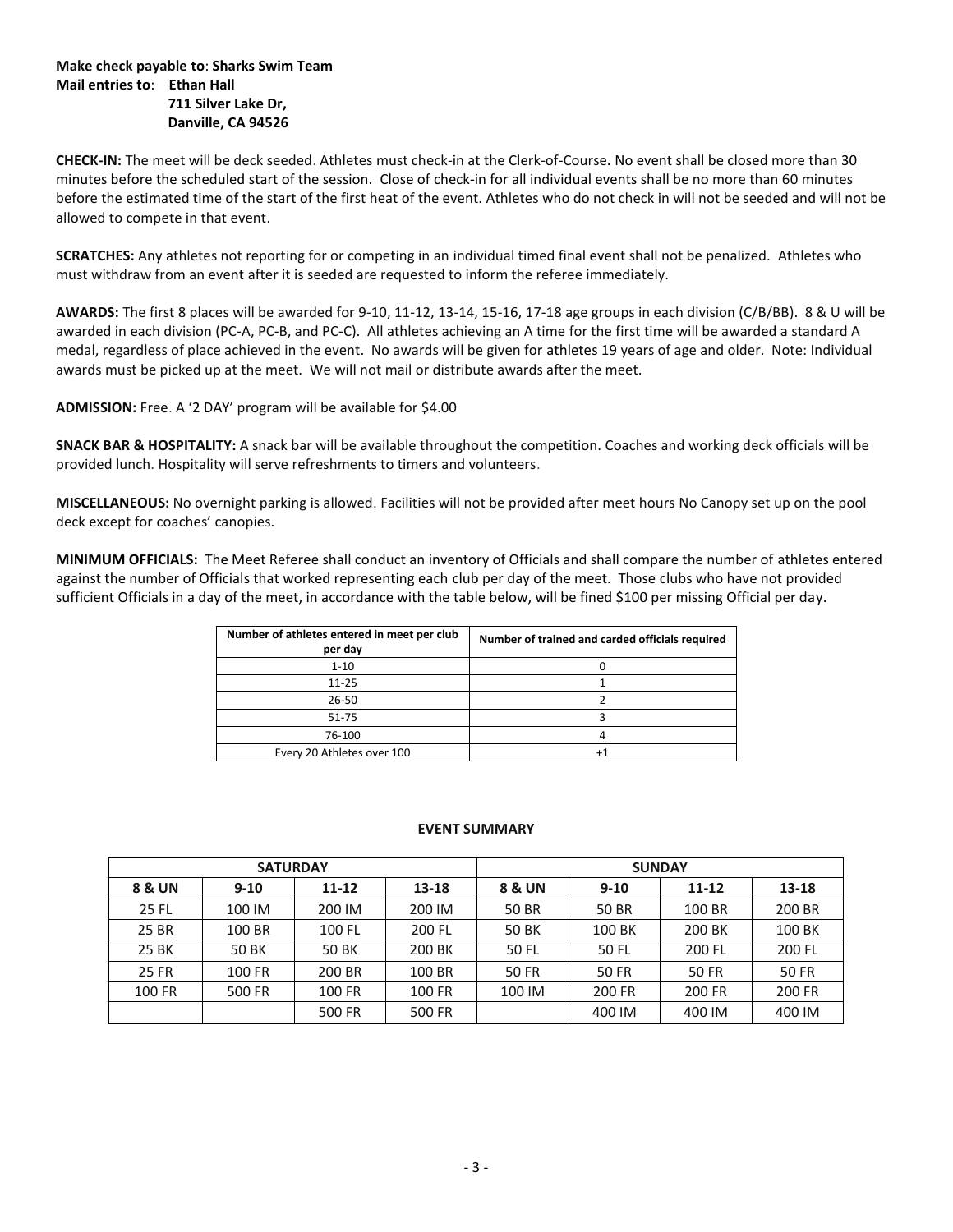| <b>Saturday September 17, 2016</b> |                  |               |               | <b>Sunday September 18, 2016</b> |        |  |
|------------------------------------|------------------|---------------|---------------|----------------------------------|--------|--|
| <b>EVENT#</b>                      | <b>EVENT</b>     | <b>EVENT#</b> | <b>EVENT#</b> | <b>EVENT</b>                     | EVENT# |  |
| 1                                  | 13-18 200 IM     | 2             | 41            | 13-18 200 Breast                 | 42     |  |
| 3                                  | 11-12 200 IM     | 4             | 43            | 11-12 100 Breast                 | 44     |  |
| 5                                  | 9-10 100 IM      | 6             | 45            | 10&UN 50 Breast                  | 46     |  |
| $\overline{7}$                     | 8&UN 25 Fly      | 8             | 47            | 13-18 100 Back                   | 48     |  |
| 9                                  | 13-18 200 Fly    | 10            | 49            | 11-12 200 Back                   | 50     |  |
| 11                                 | 11-12 100 Fly    | 12            | 51            | 9-10 100 Back                    | 52     |  |
| 13                                 | 9-10 100 Breast  | 14            | 53            | 8-UN 50 Back                     | 54     |  |
| 15                                 | 8&UN 25 Breast   | 16            | 55            | 13-18 200 Fly                    | 56     |  |
| 17                                 | 13-18 200 Back   | 18            | 57            | 11-12 200 Fly                    | 58     |  |
| 19                                 | 11-12 50 Back    | 20            | 59            | 10&UN 50 Fly                     | 60     |  |
| 21                                 | 9-10 50 Back     | 22            | 61            | 13-18 50 Free                    | 62     |  |
| 23                                 | 8-UN 25 Back     | 24            | 63            | 11-12 50 Free                    | 64     |  |
| 25                                 | 13-18 100 Breast | 26            | 65            | 10&UN 50 Free                    | 66     |  |
| 27                                 | 11-12 200 Breast | 28            | 67            | 13-18 200 Free                   | 68     |  |
| 29                                 | 8&UN 25 Free     | 30            | 69            | 11-12 200 Free                   | 70     |  |
| 31                                 | 9-10 100 Free    | 32            | 71            | 9-10 200 Free                    | 72     |  |
| 33                                 | 13-18 100 Free   | 34            | 73            | 8&U 100 IM                       | 74     |  |
| 35                                 | 11-12 100 Free   | 36            | 75            | Open 400 IM                      | 76     |  |
| 37                                 | 8&UN 100 Free    | 38            |               |                                  |        |  |
| 39                                 | Open 500 Free    | 40            |               |                                  |        |  |

| <b>Sunday September 18, 2016</b> |                  |               |  |  |  |  |  |  |
|----------------------------------|------------------|---------------|--|--|--|--|--|--|
| <b>EVENT#</b>                    | <b>EVENT</b>     | <b>EVENT#</b> |  |  |  |  |  |  |
| 41                               | 13-18 200 Breast | 42            |  |  |  |  |  |  |
| 43                               | 11-12 100 Breast | 44            |  |  |  |  |  |  |
| 45                               | 10&UN 50 Breast  | 46            |  |  |  |  |  |  |
| 47                               | 13-18 100 Back   | 48            |  |  |  |  |  |  |
| 49                               | 11-12 200 Back   | 50            |  |  |  |  |  |  |
| 51                               | 9-10 100 Back    | 52            |  |  |  |  |  |  |
| 53                               | 8-UN 50 Back     | 54            |  |  |  |  |  |  |
| 55                               | 13-18 200 Fly    | 56            |  |  |  |  |  |  |
| 57                               | 11-12 200 Fly    | 58            |  |  |  |  |  |  |
| 59                               | 10&UN 50 Fly     | 60            |  |  |  |  |  |  |
| 61                               | 13-18 50 Free    | 62            |  |  |  |  |  |  |
| 63                               | 11-12 50 Free    | 64            |  |  |  |  |  |  |
| 65                               | 10&UN 50 Free    | 66            |  |  |  |  |  |  |
| 67                               | 13-18 200 Free   | 68            |  |  |  |  |  |  |
| 69                               | 11-12 200 Free   | 70            |  |  |  |  |  |  |
| 71                               | 9-10 200 Free    | 72            |  |  |  |  |  |  |
| 73                               | 8&U 100 IM       | 74            |  |  |  |  |  |  |
| 75                               | Open 400 IM      | 76            |  |  |  |  |  |  |

Use the following URL to find the time standards: <http://www.pacswim.org/swim-meet-times/standards>